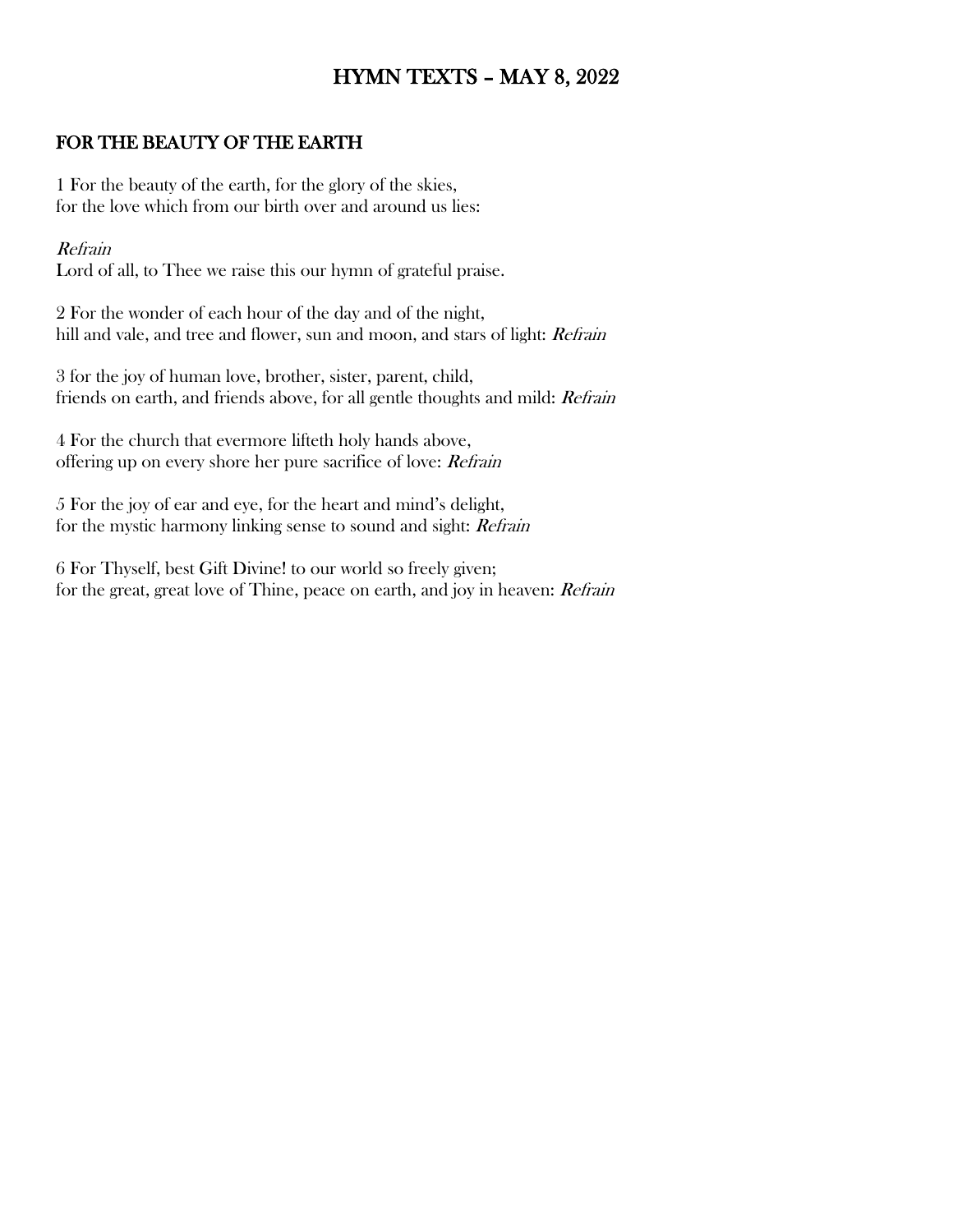## WOULD YOU BLESS OUR HOMES AND FAMILIES

1 Would You bless our homes and families, source of life who calls us here; in our world of stress and tension teach us love that conquers fear. Help us learn to love each other with a love that constant stays; teach us when we face our troubles, love's expressed many ways.

2 When our way is undemanding, let us use the time that's ours to delight in simple pleasures, sharing joys in gentle hours. When our way is anxious walking and a heavy path we plod, teach us trust in one another and in You, our gracious God.

3 From the homes in which we're nurtured, with the love that shapes us there, teach us, God, to claim as family everyone whose life we share. And through also that life may offer, may we in Your love remain; may the love we share in families be alive to praise Your name.

4 Let us reach beyond the boundaries of our daily thought and care 'til the family You have chosen spills its love out everywhere. Help us learn to love each other with a love that constant stays; teach us when we face our troubles, love's expressed in many ways.